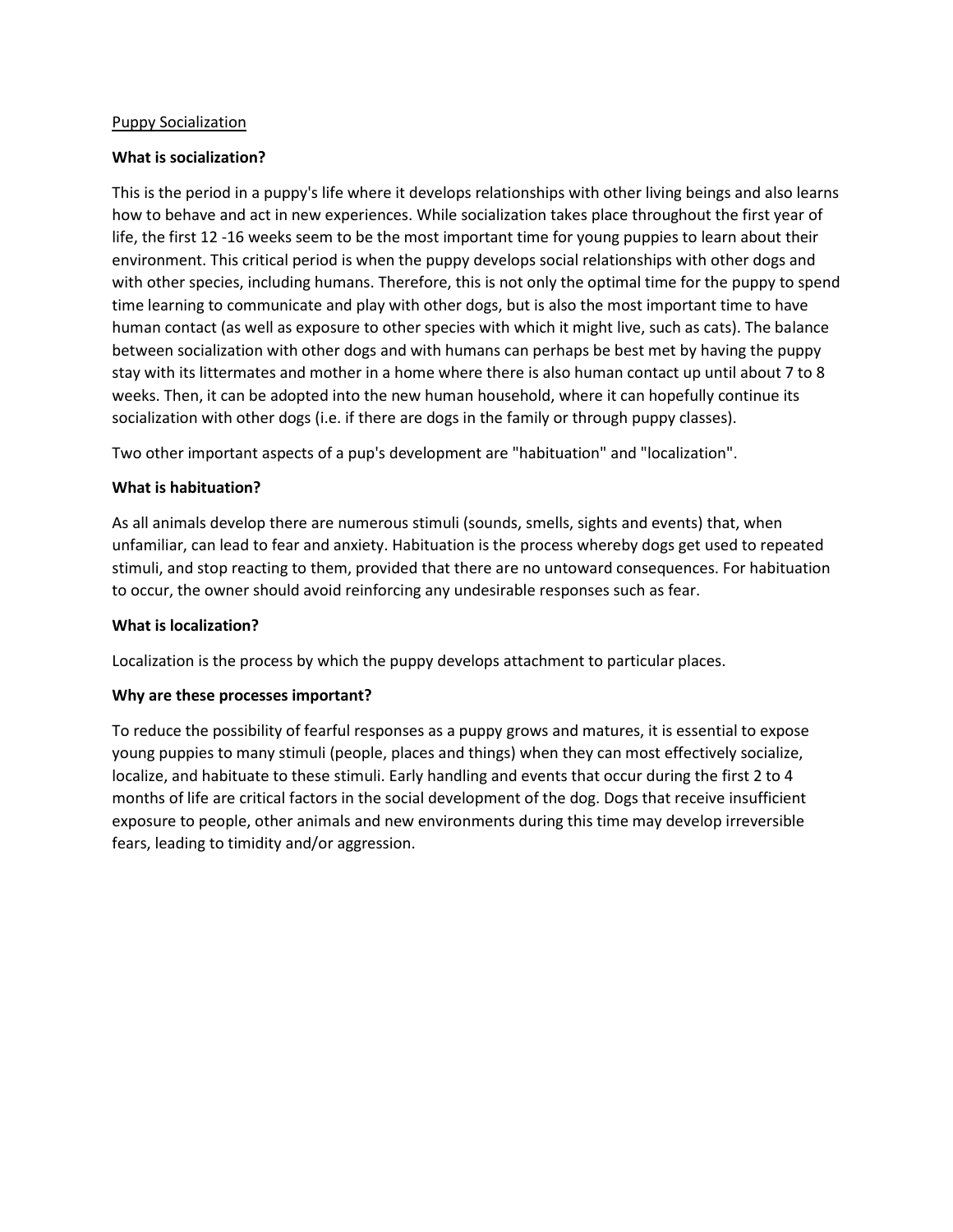### **What can I do to improve my chances of having a social, non-fearful dog?**

### Puppy Selection

The genetics of the breed and of the parents in particular play an important role in how sociable, playful, fearful, excitable, or domineering a puppy becomes. Choose a breed and parents (both male and female) that have the type of behavior that you would like the puppy to have. Of course, there is a great deal of variability between individuals, so that breed and parental behavior will not always be indicative of what the puppy will be like. If the parents have been previously bred together, the behavior and health of these siblings from previous litters may provide additional insight into how your dog might grow and develop.

# Puppy assessment

Although you should avoid selecting puppies that are shy, withdrawn or fearful, selecting a friendly and non-fearful puppy does not ensure that this behavior will persist into adulthood.

"Little or no predictive value has been found in assessing puppies under 3 months of age..."

In fact, little or no predictive value has been found in assessing puppies under 3 months of age, since these puppies are still developing their social skills and many problem behaviors do not begin to emerge until sexual or social maturity. However, as puppies age these criteria do begin to become more reliable.

# Early handling

Puppies that are stimulated and handled from birth to five weeks of age are more confident, social, exploratory, faster maturing and better able to handle stress as they develop. Puppies obtained from a breeder or home where they have had frequent contact and interaction with people are likely to be more social and less fearful as they develop. Puppies who have spent a large amount of time in pet stores or confined in cages may not have had the environmental stimulation needed to easily transition to a new home.

# Primary socialization

There is a sensitive period in the development of most species when they develop social attachments with their own and other species, independent of punishment and rewards. In fact, both positive and negative events seem to accelerate socialization. The events that occur during this socialization period determine the puppy's future social partners, as well as the species with which it feels comfortable. By recognizing the critical time frame in which canine socialization develops, you can help to ensure a healthy social attachment to people and other animals, including other dogs.

The primary socialization period for dogs begins at 3 weeks of age and is already diminishing by 12 weeks. Peak sensitivity is at 6 - 8 weeks. Fears begin to emerge around at 8 weeks of age, so that beyond 12 weeks of age, fearfulness may surpass sociability. Although there is a great deal of variability between breeds and individuals, dogs should be socialized to as many people, animals and situations as possible before the sensitive socialization period begins to wane.

However, regular social interactions should continue through adulthood so that puppies do not regress and become more fearful as they grow and develop. The 6-8 month period appears to be another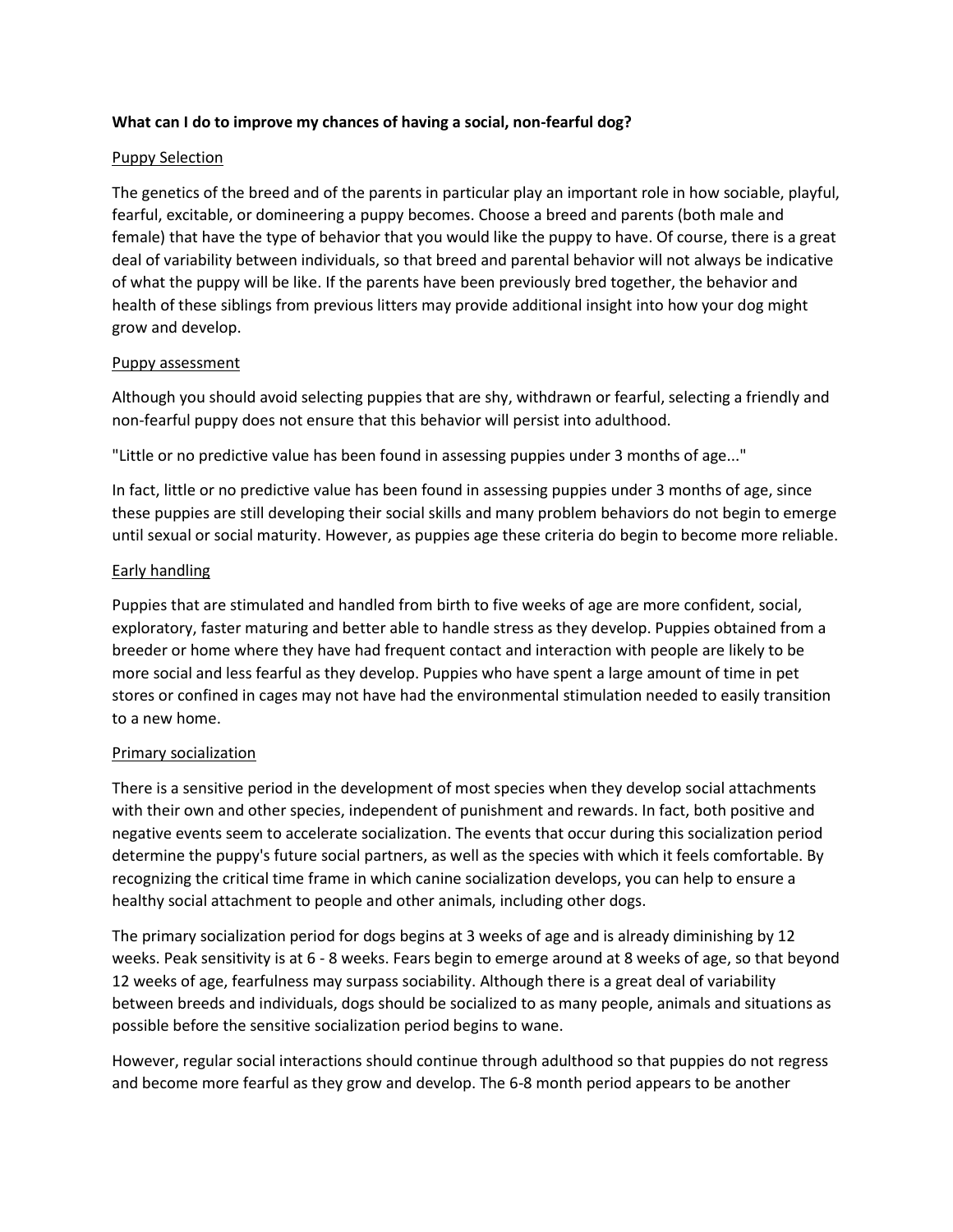important time where social contact should be maintained, or social skills may diminish and fear may escalate.

To help develop a healthy social relationship with other dogs throughout life, dogs should maintain their social contacts with their mother and littermates until 6 - 8 weeks of age.

# **What is the best age to obtain my new puppy?**

Since it is critical for the puppy's development to interact, observe, play and learn with members of its own species, the puppy should remain with its mother and littermates until about 7-8 weeks of age. Then when placed in the new home, social contacts can be expanded to new people and species while still in their primary socialization period. Also by this time puppies will begin to develop preferences for elimination sites, so that this is a good age at which to begin house-training.

# **What can I do to assist my puppy in its social development?**

Generally, there should be little problem with a puppy that is less than 12 weeks of age developing healthy and lasting attachments to the people, sights and sounds in its new home.

Your puppy is most likely to become fearful of stimuli that are not found in its day-to-day routine. Make a conscious effort to identify those people and situations to which the puppy is not regularly exposed. For example, if there are no children in the home, you might arrange regular play sessions with children. If you live in the country, make a few trips into the city, so that the puppy can be taken for walks on city streets, or through neighborhood plazas. Conversely, a puppy that grows up in the city might become fearful or aggressive toward farm animals that it was not exposed to during its early development.

Introduce your puppy to as many new people and situations as possible. People in uniforms, babies, toddlers, the elderly, and the physically challenged are just a few examples that might lead to fear and anxiety unless there is sufficient early exposure. Similarly, car rides, elevators, stairs, or the noises associated with traffic, trains, airplanes, or hot air balloons are some examples of events and experiences to which the puppy might be habituated. One way to facilitate the introduction of the puppy to new situations and people is to provide a reward such as a favorite toy or biscuit each time it is exposed to a new stimulus. Having a stranger offer a biscuit to the puppy will teach it to look forward to meeting people and discourage hand-shyness, since the puppy will learn to associate new friends and an outstretched hand with something positive. Once the puppy has learned to 'sit' on command, have each new friend ask it to 'sit' before giving the biscuit. This teaches a proper greeting and will make the puppy less likely to jump up on people.

Be certain that the puppy has the opportunity to meet and receive treats from a wide variety of people of all ages, races, appearances and both sexes during the formative months and well into the first year of life. There will of course, be times when your puppy is in a new situation and you do not have treats. At those times, use a happy tone of voice and praise your puppy for appropriate responses.

If your puppy seems to panic, back off a little and try again later, rather than aggravating the fear. Be sure to identify any emerging fear and work to revisit the situation slowly and gradually using favored rewards to turn the situation into one that is positive.